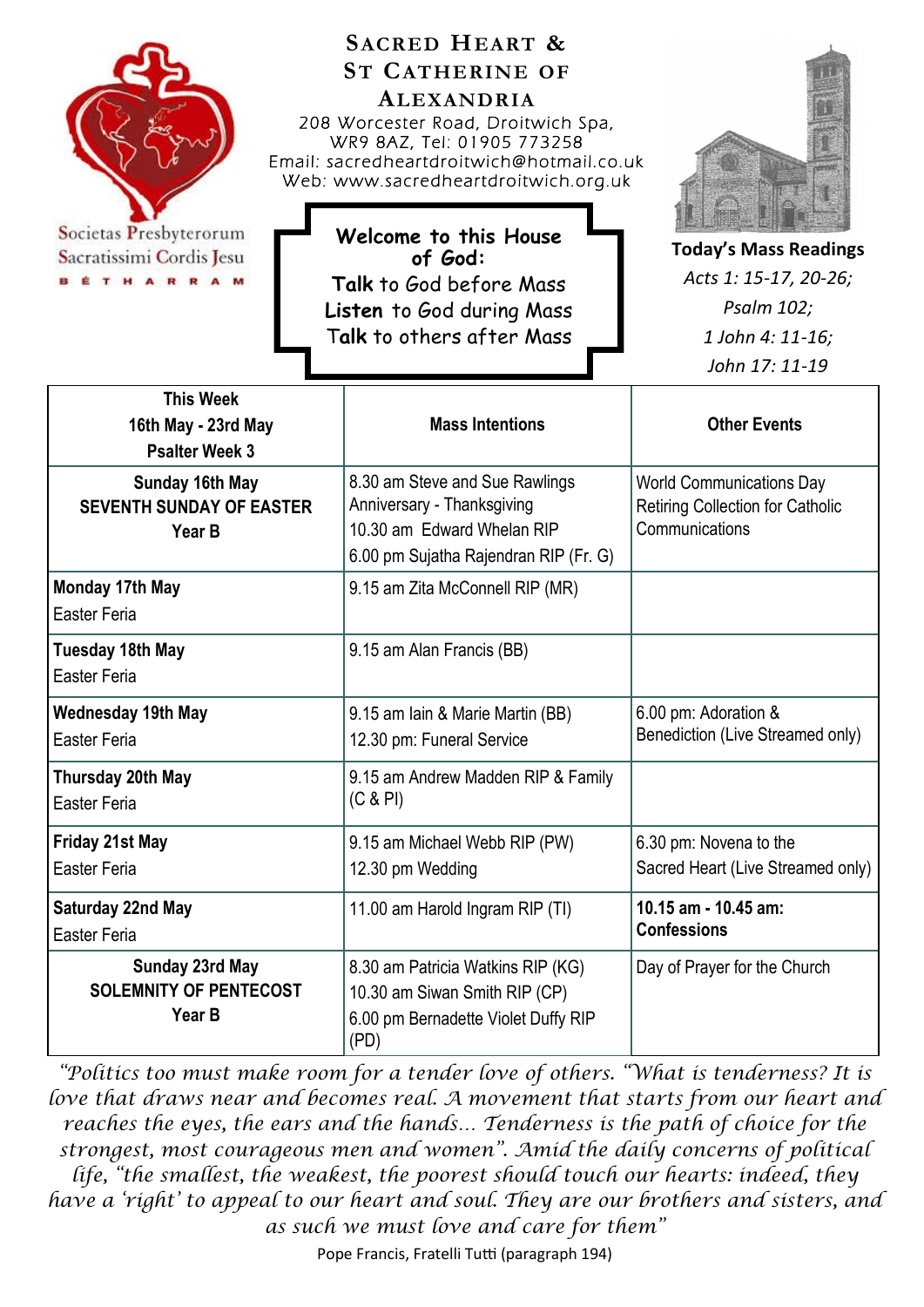# **RESPONSORIAL PSALM**

# **SACRED HEART COMMUNITY**

Fr. George Mathew SCJ (Parish Priest) georgemathewscj@ hotmail.com

# **In an emergency, please contact:** 07448 042484

Fr. Brian Boyle SCJ (Retired Priest) Fr. Tom Kelly SCJ (Retired Priest) Bro. Patrick Leighton SCJ

# **PARISH SCHOOL**

St. Joseph's, 6 St Joseph's Close, Ombersley Way, Droitwich, WR9 0RY Tel: 01905 773572 Email: office@st-josephsdroitwich.worcs.sch.uk

# **HEAD TEACHER**

Mrs. Cath Bryan

# **PARISH SECRETARY**

Kate Dalgleish The Sacred Heart Presbytery Tel.: 01905 773258 Mob.: 07927 145040 Email: sacredheartdroitwich @hotmail.co.uk.

# **SAFEGUARDING REPRESENTATIVES**

Gerry Ceclich Kate Dalgleish Clare Tomlinson **8.30 am & 10.30 am: The Lord has set his sway in heaven.**

**6.00 pm: My soul give thanks to the Lord, all my being bless his holy name.**

# **PRAY FOR OUR SICK PARISHIONERS**

Please pray for all our parishioners, and/or their friends and relatives, who are unwell:

Mary Arulandhu, Barbara Conway, Eileen Dalton, Delores Delaney, Frank Fawcett, Sheila Ferriter, Alan Francis, Joan Graham, Beryl Hill, Alan Hurst, John Jennings, Sheila Manion, Sally McCool, Andrew McDermott, Stella McDermott, Jackie McLean, Michael Sheridan, Jacky Smith, Paul Smith, Margaret Steward, Angela Wardle, Breda Wightman, Mark Wightman, Richard Wightman & Monsignor Graham Wilkinson.

**Due to the new data regulations (GDPR), the Archdiocese have requested that we do not list names unless we have the consent of the individual. If you would like your name to be included in this list please contact** 

**Fr. George SCJ or Kate Dalgleish. Please note that the newsletter is also placed on the parish website. Thank you for your understanding.**

# **RECENTLY DECEASED**

Your prayers are asked for **Dennis O'Hara** and **Rosaleen Cecilia Pearce** who died recently. May their souls and the souls of all the faithful departed through the mercy of God rest in peace. The funeral service for Mrs Rosaleen Cecilia Pearce will take place on Wednesday 19<sup>th</sup> May at 12.30pm at the Sacred Heart Church followed by a burial at St. Nicholas' Churchyard at 1.30 pm. Please keep their family and friends in your kind thoughts and prayers.

#### **LIVE STREAMING**

Live streaming from the Sacred Heart Church has been installed. Please make use of this to participate in Mass and other events if you are unable to attend church. The live stream can now be viewed via our own website on the homepage. The front pew may be visible, if you do not want your image to be part of the live stream then please sit further back in the church. Thank you very much for your generous donations towards the cost of the live streaming camera. So far we have received £1,017.81. The total cost of the installation was £5,076. Any additional donations would be greatly appreciated. Donations can be made by cash or by cheque; for bank transfers please contact the parish office. Thank you for your generosity.

# **WORLD COMMUNICATIONS DAY: SUNDAY 16TH MAY**

and Wales supports the mission of the bishops to proclaim the love of Jesus The Pope's message for the 55th World Communications Day follows the theme "Come and See" (Jn 1:46). The theme echoes the words of the Apostle Philip, recognising that authentic communication leads to "encountering people as and where they are". On this day, Catholics are encouraged to pray for all those professionals who work in Communications and particularly for those who are responsible for communicating on behalf of the Catholic Church in this country. The Communications Office of the Catholic Bishops' Conference of England Christ. Please pray for all communicators on World Communications Day and please give generously to the second collection.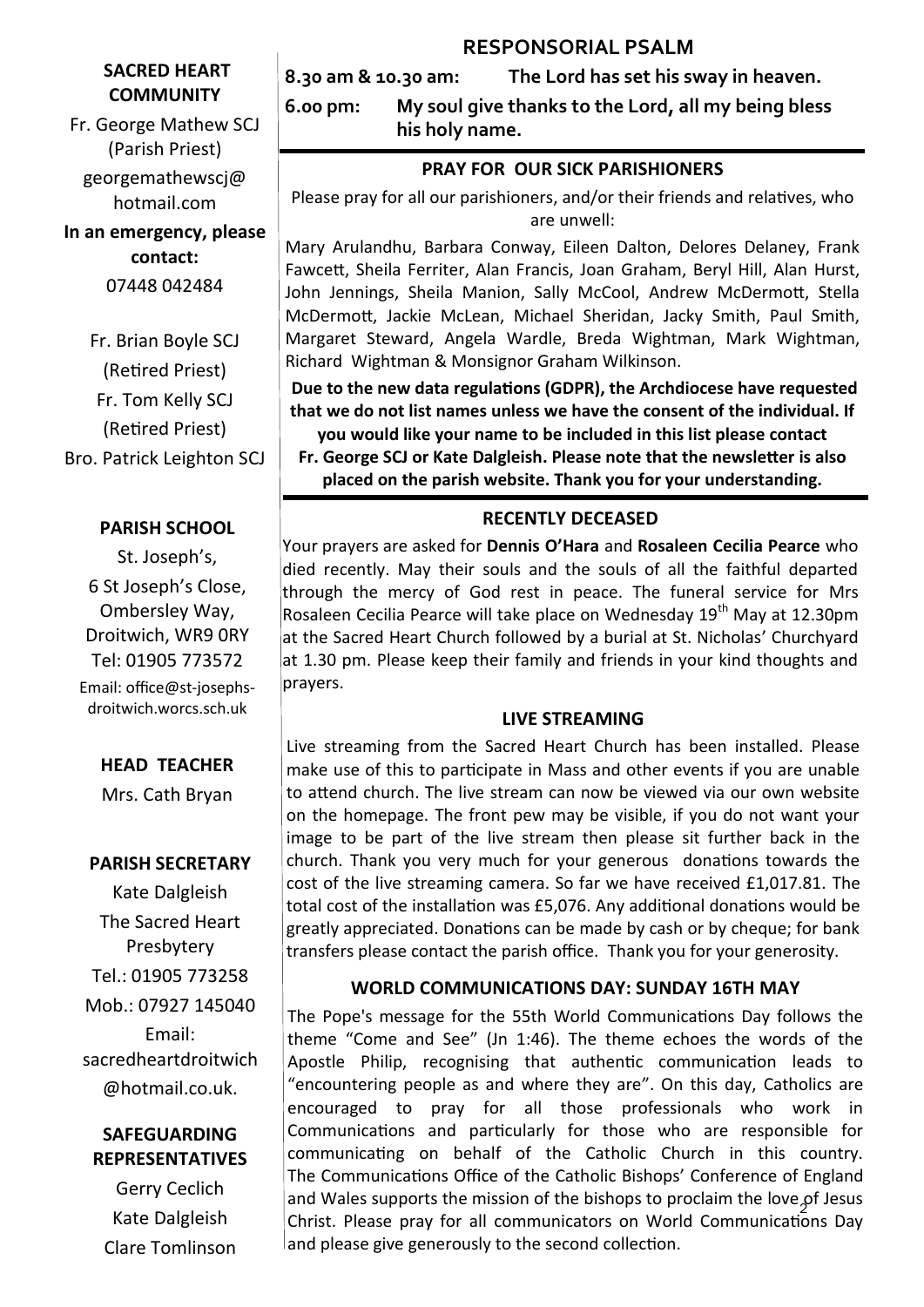#### **FIRST HOLY COMMUNION PROGRAMME 2021**

If your child is in Year 3 or above and you wish for your child to be prepared to receive this Sacrament in the summer 2021, please would you contact Fr. George SCJ as soon as possible. The first meeting for parents and children will take place in May, date and time will be announced in due course. Due to the Covid-19 restrictions in place, this year the children being prepared by the parish will receive their First Holy Communion separately from the children at St. Joseph's. The First Holy Communion Mass for children prepared in the parish will take place sometime before the school summer holidays.

#### **COVID-19**

Mass continues to be open to the public. We would like to remind all parishioners to ensure that you fully observe the rules that are in place at the Sacred Heart Church. It is especially important that you keep your distance from those not in your household or bubble and leave promptly after Mass. We appreciate your co-operation in helping us keep those who attend Mass safe from Covid-19.

#### **REFUGEE KNITTING**

Thank you so much for the exquisite blankets, hats, scarves and baby/toddler jumpers and cardigans so beautifully crafted and packaged. Thank you also for the underwear and miscellaneous items so kindly purchased. The donations are being sent to Bosnia by Agape, a Birmingham based charity. They will let us know as and when they are shipping goods in the future. Therefore, please could you keep any items at home until we have the next date. Once again, thank you for your continual support which is so appreciated and heart warming.



#### **CAFOD**

As coronavirus brings devastation across India, CAFOD is working with experienced local Church agency, Caritas India, to provide vital support to poor and marginalised communities. Donations to CAFOD's Coronavirus Appeal will help Caritas India distribute PPE kits to frontline health

workers, promote COVID & vaccine awareness campaigns, and set up safely run isolation & quarantine centres. You can donate online here: [cafod.org.uk/give.](https://cafod.org.uk/Give) Please keep praying for the people of India and all those affected by the pandemic.

#### **FOODBANK**

There is a new wish list that has been distributed via email and is on the website. Fortnightly collections from the Sacred Heart Church resumed on Tuesday 20th April. Thank you for your generosity.



# *Act of Spiritual Communion Prayer*

*My Jesus, I believe that You are present in the Most Holy Sacrament. I love You above all things, and I desire to receive You into my soul. Since I cannot at this moment receive You sacramentally, come spiritually into my heart. I embrace You as if You were already there and unite myself completely to You. Never permit me to be separated from You. Amen.* 

#### **NOVENA PRAYERS**

In preparation for Pentecost we will be having Novena Prayers along with morning Mass from Ascension day till Pentecost Sunday. Please make use this opportunity to pray and be filled with the Holy Spirit.

# **G7 SUMMIT**

CAFOD has asked us all to pray for the success of G7 summit taking place in Cornwall, UK from Thursday 10th until Saturday 12th June, and to contact our MP's support in this. The three aims of the summit are: how best to deal with the corona pandemic, dropping the debt of developing world countries, and cutting the greenhouse gas emissions round the world. Big subjects, big prayers. Thank you. Justice and Peace Group.

# **THANK YOU**

Fr. David Doran has thanked every parishioner for their prayers and Masses offered for his father Peter Doran.

3 *Diocesan Trustees: Registered as a Charity, Birmingham Roman Catholic Registered Charity Number 234216.*